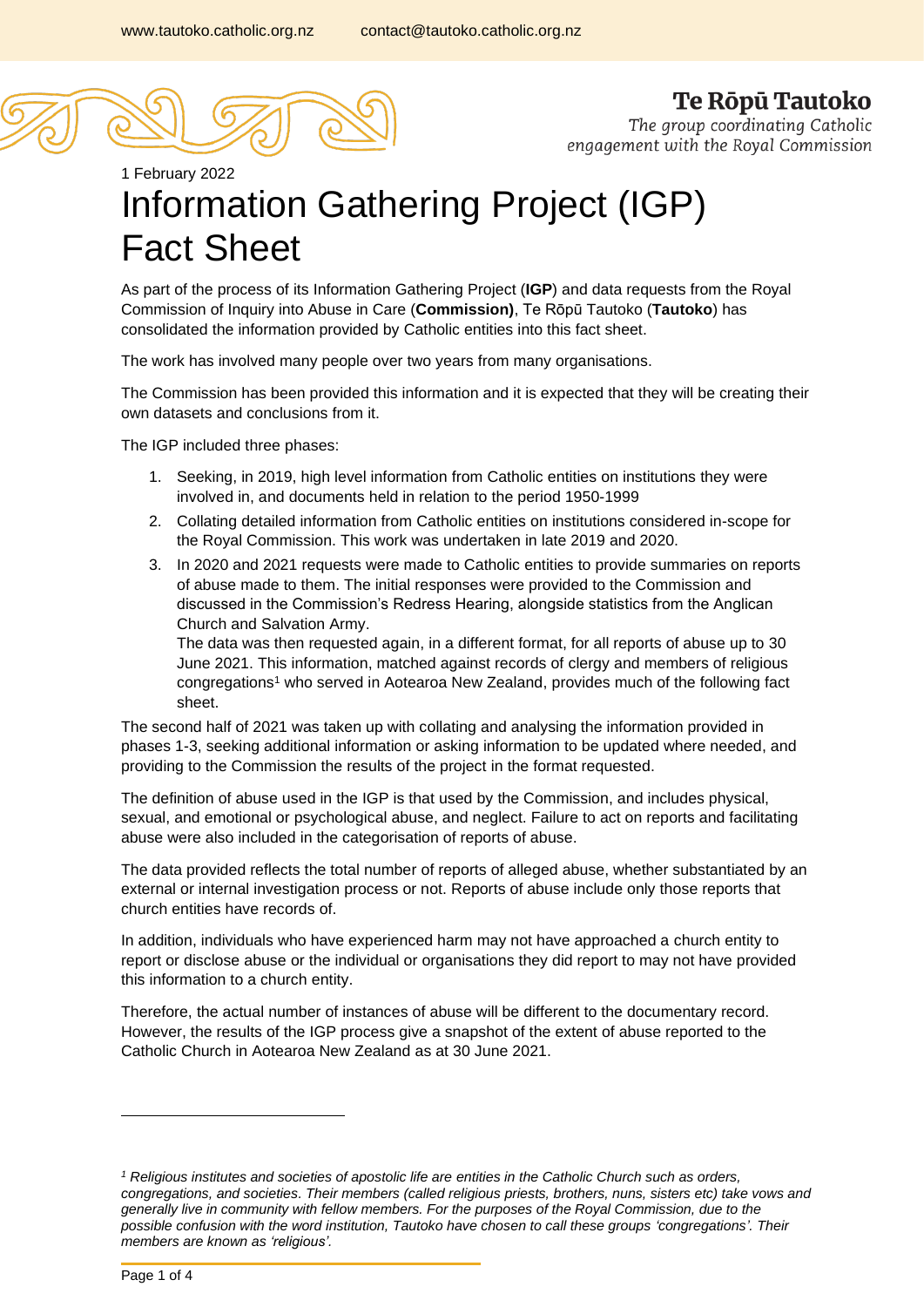## Numbers of diocesan clergy and members of congregations

Total numbers of diocesan clergy and religious who were present in Aotearoa New Zealand since 1950 include:

| Diocesan clergy <sup>2</sup>  | 1.274 |
|-------------------------------|-------|
| Male religious <sup>3</sup>   | 2,286 |
| Female religious <sup>4</sup> | 4.247 |
|                               | 7.807 |

# Reports of Abuse

The total number of reports of alleged abuse held by church entities relating to the period 1950 to 2021 meeting the Commission's definition is 1,680.

The total number of individuals recorded as reporting abuse is **1,122**. Of these:

- **861** individuals reported abuse against them by 1 individual.
- **261** individuals reported abuse by more than 1 individual.

Summary of reports of abuse by harm type:

|                          | Total | Child | Adult | Unknown |
|--------------------------|-------|-------|-------|---------|
| Sexual harm reported     | 1.019 | 835   | 133   | 51      |
| Non-sexual harm reported | 421   | 392   | 12    | 17      |
| Harm type unclear        | 240   | 122   | 19    | 99      |
|                          | 1,680 |       |       |         |

Reports of abuse were made against:

| Diocesan clergy                          | 378   | (182 respondents or 14% of all clergy over the period) |
|------------------------------------------|-------|--------------------------------------------------------|
| Male religious                           | 599   | (187 respondents or 8%)                                |
| Female religious                         | 258   | (120 respondents or 3%)                                |
| Other <sup>5</sup>                       | 138   | (103 respondents)                                      |
| Unnamed alleged perpetrator <sup>6</sup> | 307   |                                                        |
|                                          | 1.680 |                                                        |

*<sup>2</sup> Includes those clergy incardinated (accepted into or a member) in a NZ diocese and present in Aotearoa New Zealand and those on loan from an overseas diocese.*

*<sup>3</sup> Total of relevant current members of the Congregational Leaders Conference of Aotearoa New Zealand (CLCANZ) only. CLCANZ is a peak body for the leaders of congregation to gather together, share information and run shared projects. All congregations in Aotearoa New Zealand are encouraged to join CLCANZ. Congregations without a current presence in NZ had small numbers of additional religious. In the case of the Jesuits and Picpus Fathers (both congregations no longer present in Aotearoa), their members have been included due to their being reports of abuse data available for them. 'Male religious' refers to those brothers and clergy who are members of congregations under the authority of a congregational leader, rather than clergy who are members of a diocese under a bishop.*

*<sup>4</sup> As above - Total of relevant current members of the Congregational Leaders Conference of Aotearoa New Zealand (CLCANZ). Female religious refer to sisters and nuns who are members of congregations under the authority of a congregational leader.*

*<sup>5</sup> Lay staff/volunteers, other residents, those in training, and those named but religious status unknown.*

*<sup>6</sup> Unknown, unidentifiable etc*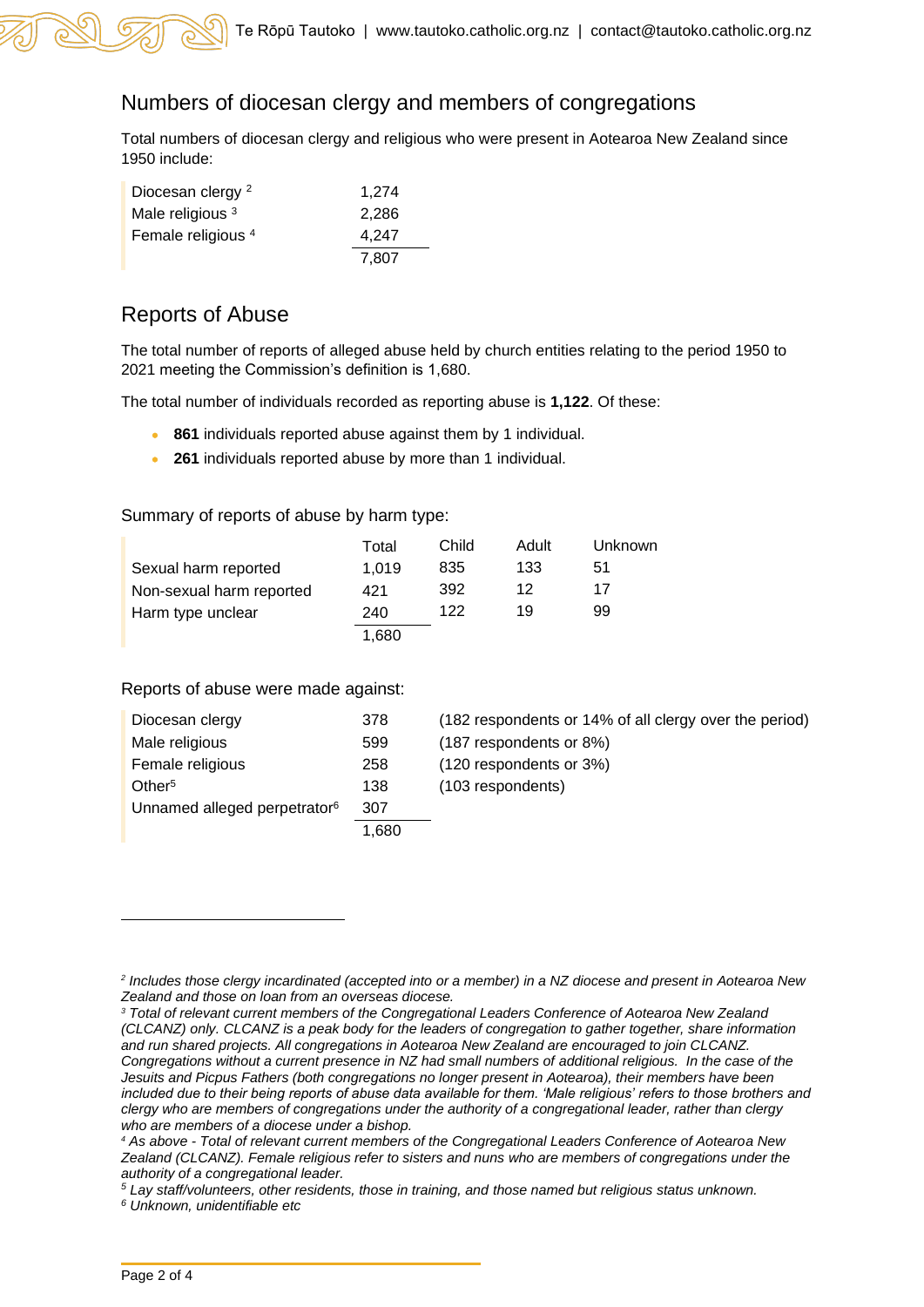

Reports of abuse related to the following decades when abuse started:

| Pre-1950                  | 62    |
|---------------------------|-------|
| 1950s                     | 204   |
| 1960s                     | 376   |
| 1970s                     | 447   |
| 1980s                     | 202   |
| 1990s                     | 68    |
| 2000s                     | 33    |
| 2010 <sub>s</sub>         | 56    |
| 2020s                     | 3     |
| Date not held or recorded | 229   |
|                           | 1,680 |

## Respondents to reports

Of the total number of reports of abuse,**1,296** are attributable to a named diocesan clergy, religious, or lay person.

The result is a total of **592** respondents to a report of abuse.

- **393** named respondents have a single report made against them.
- **143** respondents have 2-4 reports.
- **40** respondents have 5-9.
- **10** respondents have 10-14.
- **6** respondents have 15 or more reports against them.
	- **o** These 6 individuals together account for 181 reports or 10.8% of all reports of abuse reported.
	- **o** One individual accounts for 74 reports or 4.4% of all reports of abuse made to Church entities.

#### **Institutions**

370 Catholic schools have been or are still open since 1950.

- Of these 69 have had associated boarding facilities (hostels).
- 235 catholic schools are currently open.
- A total of 29 different church authorities were involved in staffing, managing, or proprietorship of the schools in the period. Often more than one church authority was involved in a school performing different roles (i.e., a congregation staffing a school and a bishop as proprietor)
- The largest educators were the Sisters of Mercy, involved in 106 schools, and the diocese of Auckland with 102.

428 Catholic parishes have been in existence since 1950.

- Many of these parishes had and have multiple churches or sites.
- Different congregations with members who are priests are often asked to staff a parish. 19 congregations have been involved in over 150 parishes, alongside diocesan clergy.
- With the ongoing processes of amalgamation and reorganisation there are 193 parishes in existence today.